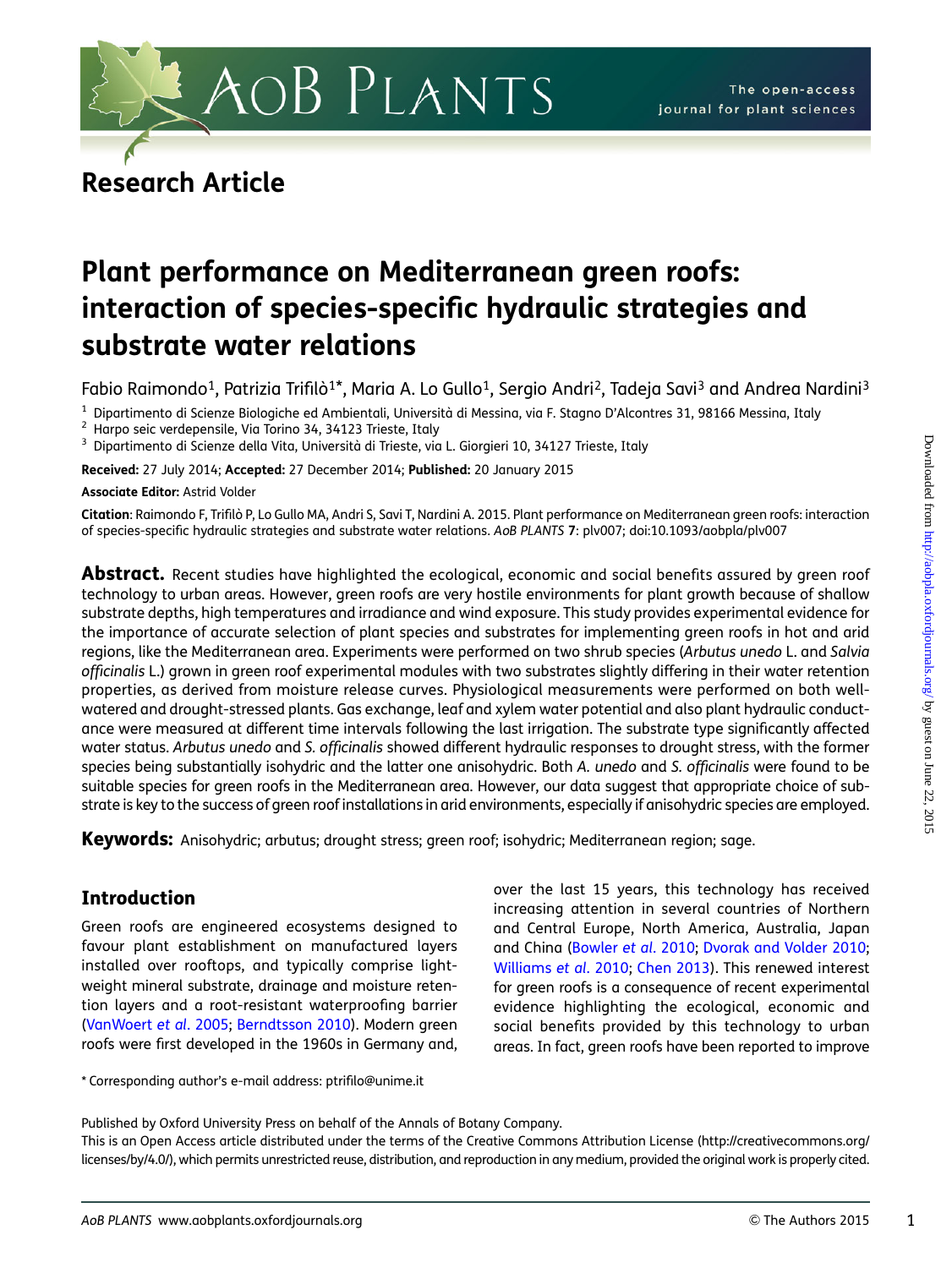urban management of water runoff (e.g. [Getter](#page-10-0) et al. [2007;](#page-10-0) [Lundholm](#page-10-0) et al. 2010; [MacIvor and Lundholm](#page-10-0) [2011](#page-10-0); [Nardini](#page-10-0) et al. 2012a), reduce the consumption of energy for thermal comfort of buildings (e.g. [Theodosiou](#page-11-0) [2003;](#page-11-0) Sailor et al[. 2008;](#page-11-0) [Blanusa](#page-10-0) et al. 2013), mitigate the 'urban heat island' effect (Gill et al[. 2007](#page-10-0); [Takebayashi and](#page-11-0) [Moriyama 2007](#page-11-0); [Mackey](#page-10-0) et al. 2012), improve acoustic insulation [\(Van Renterghem and Botteldooren 2008](#page-11-0), [2009\)](#page-11-0), improve air ([Rowe 2011](#page-11-0)) and water quality ([Carter](#page-10-0) [and Jackson 2007;](#page-10-0) [Berndtsson 2010\)](#page-10-0) and sequester CO<sub>2</sub> [\(Getter](#page-10-0) et al. 2009; Li et al[. 2010](#page-10-0)). Moreover, this technology could prove useful for recycling of waste materials [\(Solano](#page-11-0) et al. 2012; [Mickovski](#page-10-0) et al. 2013) and might provide effective instruments to ameliorate the urban appeal, increase the number of recreational spaces and improve urban biodiversity ([Brenneisen 2006](#page-10-0); [MacIvor](#page-10-0) [and Lundholm 2011\)](#page-10-0).

Green roofs are rather hostile environments for plant growth, because of shallow substrate, high temperatures and irradiance and wind exposure ([Getter and Rowe 2008](#page-10-0); Liu et al[. 2012](#page-10-0)). In particular, structural features of buildings frequently require the use of reduced substrate depths, with predictable impacts on water availability to vegetation. This, in turn, limits the number of species that can thrive over green roofs, especially in hot and arid regions like Mediterranean countries [\(Fioretti](#page-10-0) et al. 2010; [Nardini](#page-11-0) et al. 2012b), where drought, high irradiance and temperatures are common stress factors even for natural vegetation (Sánchez-Gómez et al. 2006; David et al[. 2007](#page-10-0); [Nardini](#page-11-0) et al. 2014). Under these environmental conditions, the plants' growth over green roofs is particularly challenging and thus requires specific technological and ecophysiological strategies to improve plant survival [\(Dvorak and Volder 2013](#page-10-0)).

In particular, the selection of substrates with high water holding capacity and high amounts of water available to plants is apparently a key requirement to improve the performance of green roofs in arid climates. As an example, Farrell et al[. \(2012\)](#page-10-0) reported a correlation between the survival rate of different succulent species under drought stress and the water holding capacity of different substrates. Similarly, [Razzaghmanesh](#page-11-0) et al. [\(2014\)](#page-11-0) reported significant effects of substrate type on growth and survival of different grass species native to the Australian flora. Moreover, improving water holding capacity of the substrate, amended with different materials, has been reported to be effective in increasing plant survival rates and ameliorating plant water status under drought conditions (Farrell et al[. 2013;](#page-10-0) [Papafotiou](#page-11-0) et al. [2013;](#page-11-0) Savi et al[. 2014\)](#page-11-0).

The selection of drought-resistant plant species is as important as substrate features in order to assure the success of green roofs in arid environments. Specific

studies addressing the relative suitability of different plant species for green roof development have appeared in recent years ([Dvorak and Volder 2010;](#page-10-0) [MacIvor](#page-10-0) [and Lundholm 2011;](#page-10-0) [Cook-Patton and Bauerle 2012](#page-10-0); [Papafotiou](#page-11-0) et al. 2013; [Van Mechelen](#page-11-0) et al. 2014), but the most commonly used species are still small succulents, mainly belonging to the genus Sedum [\(Snodgrass](#page-11-0) [and Snodgrass 2006](#page-11-0); [Oberndorfer](#page-11-0) et al. 2007; [Rowe](#page-11-0) et al[. 2012\)](#page-11-0). These are characterized by shallow roots, high drought tolerance and relatively fast propagation ([Snodgrass and Snodgrass 2006](#page-11-0); [Getter and Rowe 2009;](#page-10-0) Farrell et al[. 2012](#page-10-0)). In contrast, only few studies have explored the possibility to use alternative plant species over green roofs in arid regions, despite the high number (and drought adaptation) of species native to the Mediterranean region [\(Benvenuti and Bacci 2010](#page-10-0); [Papafotiou](#page-11-0) et al[. 2013](#page-11-0); [Benvenuti 2014;](#page-10-0) [Van Mechelen](#page-11-0) et al. 2014). In particular, the impressive heterogeneity in plant hydraulic strategies and water relations displayed by Mediterranean plants [\(Nardini](#page-11-0) et al. 2014; [Vilagrosa](#page-11-0) et al[. 2014](#page-11-0)) might represent an important resource for designing green roofs with specifically requested technical features. As an example, isohydric species that display tight stomatal control of transpiration might help to design green roofs with high resistance against drought, as well as with low irrigation requirements [\(Rowe](#page-11-0) et al. [2014\)](#page-11-0). On the other hand, anisohydric species that maximize transpiration and photosynthesis while tolerating very negative water potential values might represent a more interesting choice in order to favour transpirational cooling of buildings ([Schweitzer and Erell 2014](#page-11-0)) and/or improve the capacity of green roofs to intercept water during intense albeit sporadic rainfall events [\(Nardini](#page-10-0) et al[. 2012](#page-10-0)a).

In the present study, we provide experimental evidence for the importance of substrate characteristics, with special reference to water retention properties, to assure sufficient water availability to plants over green roofs under drought stress conditions. Moreover, we provide insights into the importance of species-specific droughtresistance strategies and hydraulic properties for selecting Mediterranean native species best suited for specific technical functions and ecological requirements of green roofs. To this aim, experiments were performed using two Mediterranean shrub species: Arbutus unedo L. and Salvia officinalis L. Salvia officinalis (sage) is a perennial, evergreen, sub-shrub species widely naturalized even outside its original habitat. Arbutus unedo (arbutus) is an evergreen shrub or small tree widely distributed in the Mediterranean Basin [\(Pignatti 2002\)](#page-11-0). Both species are well known for their drought tolerance, although a specific comparison of their hydraulic strategies has not been previously performed.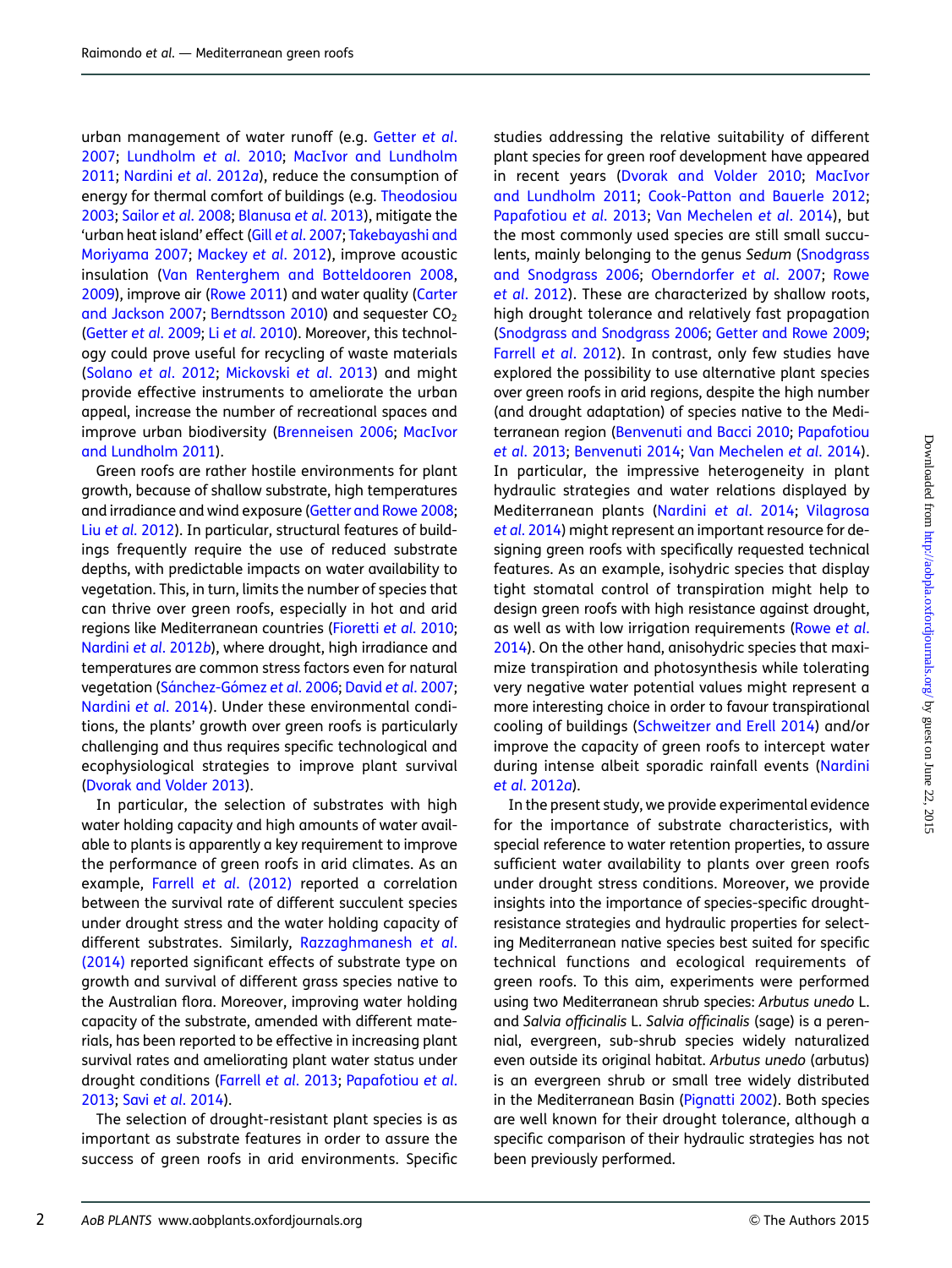# **Methods**

Experiments were performed between May and July 2012 on 36 plants of A. unedo and 36 plants of S. officinalis. Plants were provided at the end of April 2012 by a local nursery and planted in 24 experimental green roof modules with dimensions 75  $\times$  23  $\times$  27 cm (i.e. 12 modules per species, 3 plants per module [see [Supporting Infor](http://creativecommons.org/licenses/by/4.0/)[mation\]](http://creativecommons.org/licenses/by/4.0/)). The modules were assembled with the SEIC<sup>®</sup> extensive system (Harpo Spa, Trieste, Italy). The layering included a water retention geotextile (MediPro MP), a drainage and aeration element (MediDrain MD), a filtering layer (MediFilter MF 1) and 18 cm of one of the two different experimental substrates provided by SEIC. Species-specific modules were divided into two main categories on the basis of substrate type tested: substrate A and substrate B. In summary, six modules per species contained substrate A and six modules were filled with substrate B [\[see Supporting Information\]](http://aobpla.oxfordjournals.org/lookup/suppl/doi:10.1093/aobpla/plv007/-/DC1).

Both substrates consisted of a mixture of mineral material (lapillus, pomix, zeolite) and organic material (peat) with grain size ranging from 0.05 to 20 mm. However, substrate A had a lower percentage of grain size ranging from 0.05 and 10 mm, higher electrical conductivity (20 versus 13 mS/m) and pH (8.9 versus 7.6) and lower percentage of organic matter (4.2 versus 6.2 %) than substrate B (Table 1, data kindly provided by SEIC).

Table 1. Percentage of different grain sizes, organic matter, porosity and values of electrical conductivity and pH of the two substrate types utilized (i.e. A and B). Data are kindly provided by SEIC.

|                                     | Substrate<br>type A | <b>Substrate</b><br>type B |
|-------------------------------------|---------------------|----------------------------|
| Grain size $<$ 0.05 (% m/m s.s.)    | 0                   | 2                          |
| Grain size $<$ 0.55 (% m/m s.s.)    | 1                   | 7                          |
| Grain size $<$ 0.25 (% m/m s.s.)    | 2                   | 12                         |
| Grain size $<$ 0.50 (% m/m s.s.)    | 6                   | 16                         |
| Grain size $<$ 1.00 (% m/m s.s.)    | 13                  | 21                         |
| Grain size $<$ 2.00 (% m/m s.s.)    | 20                  | 30                         |
| Grain size $<$ 5.00 (% m/m s.s.)    | 50                  | 53                         |
| Grain size $<$ 10.00 (% m/m s.s.)   | 93                  | 100                        |
| Grain size $<$ 16.00 (% m/m s.s.)   | 99                  | 100                        |
| Grain size $<$ 20 (% m/m s.s.)      | 100                 | 100                        |
| Organic matter (% s.s.)             | 4.3                 | 6.2                        |
| Porosity (% v/v)                    | 65.9                | 65.7                       |
| Electrical conductivity (mS/m s.s.) | 20                  | 13                         |
| рH                                  | 8.9                 | 7.6                        |

The water retention properties of the two substrates were preliminarily measured using a dewpoint potentiameter (WP4, Decagon Devices, Pullman, WA, USA). In particular, the relationships between water content (WC) and water potential (pressure –volume curve) of the two substrates were measured to estimate the amount of water available to plants ([Whalley](#page-11-0) et al. [2013](#page-11-0)). Samples of the two substrates were watered to saturation. After complete drainage of excess water, small samples (a few grams each) were collected and placed in dedicated WP4 sample-holders. Water potential of substrate ( $\Psi_{s}$ ) was measured in the continuous mode and after each reading, samples were weighed with an electronic balance (Basic BA110S, Sar-torius AG, Göttingen, Germany) to obtain their fresh weight (FW), and then ovendried at 70  $\degree$ C for 24 h. Samples were weighed again to get their dry weight (DW). Water content of samples was calculated as  $(FW - DW)/DW$ . Measurements were performed on fully hydrated samples as well as on samples airdehydrated for increasing time intervals.

Green roof modules were randomly located over the flat rooftop of the Department of Biological and Environmental Sciences, University of Messina. On the basis of irrigation regime, experimental modules were further divided in four experimental groups per species [\[see Sup](http://aobpla.oxfordjournals.org/lookup/suppl/doi:10.1093/aobpla/plv007/-/DC1)[porting Information](http://aobpla.oxfordjournals.org/lookup/suppl/doi:10.1093/aobpla/plv007/-/DC1)]: three modules per substrate type category were regularly watered to field capacity (wellwatered plants: WA and WB), while the other three modules per substrate-type category received irrigation up to 75 % field capacity (stressed plants: SA and SB). Irrigation was supplied at 48 h intervals for 10 weeks. At the end of the treatment, all plants were irrigated to field capacity and physiological measurements were performed again 24 and 48 h after irrigation.

During the study period, mean air temperatures and relative humidity in the area were  $19 \pm 1$  °C and 74  $\pm$ 7 % in May, 24  $\pm$  2 °C and 75  $\pm$  5 % in June and 28  $\pm$ 1 °C and 74  $\pm$  5 % in July, respectively. The total rainfall was 13 mm only. Climatic data were obtained from the weather station of Torre Faro, Messina, Italy.

At the beginning and at the end of the experiment (i.e. beginning of May and end of July, respectively), two plants within each module of S. officinalis and two plants within each module of A. unedo per each experimental group (i.e. WA, SA, WB and SB) were selected and the following parameters were measured: plant height (H), trunk diameter at the root-stem transition zone (Ø) and total number of leaves per plant (N leaves/plant). During the study period, substrate water status ( $\Psi_{\rm s}$ ) of both W and S-modules was estimated by measuring the predawn water potential ( $\Psi_{pd}$ ) of six leaves wrapped in cling-film the day before measurements (two leaves per species and per module) and sampled at 0500 hours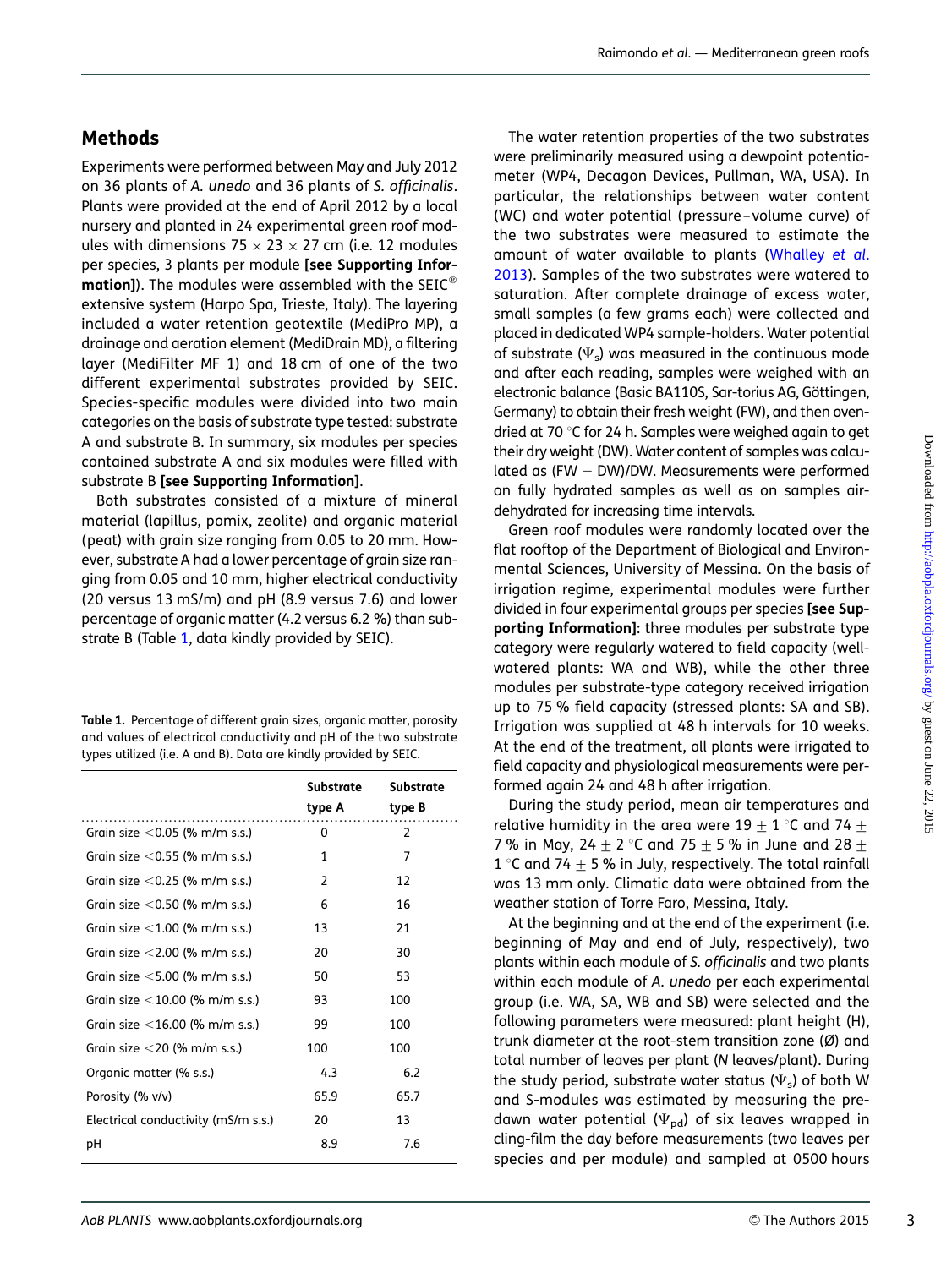(solar time). Measurements were performed with a pressure chamber (3005 Plant Water Status Console, Soilmoisture Equipment Corp., Goleta, CA, USA), assuming that under nocturnal low transpiration conditions leaf water potential equilibrated with  $\Psi_{\sf s}$ , so that  $\Psi_{\sf pd}$   $\sim \Psi_{\sf s}$ [\(Richter 1997;](#page-11-0) [Nardini](#page-10-0) et al. 2003). The indirect estimation of  $\Psi$ <sub>s</sub> was preferred to direct sampling of the substrate, in order to avoid the risk of damage to the root system. Measurements of  $\Psi_{\rm{nd}}$  were performed on the same days selected for gas exchange and midday leaf water potential measurements (see below).

#### Measurements of leaf gas exchange and water status

At the end of the 10-week treatment period, both 24 and 48 h after irrigation, maximum leaf stomatal conductance to water vapour  $(q_L)$  and transpiration rate  $(E_L)$ were measured between 1200 and 1400 hours on leaves of at least one plant per module per experimental group and species using a steady-state porometer (LI-1600, LICor Inc., Lincoln, NE, USA). At the same time, midday diurnal leaf water potential ( $\Psi_{\text{midday}}$ ) was estimated using a portable pressure chamber (3005 Plant Water Status Console, Soilmoisture Equipment Corp.).

In order to quantify eventual acclimation of water relation parameters in terms of leaf water potential at the turgor loss point ( $\Psi_{\text{tlp}}$ ), osmotic potential at full turgor  $(\pi_0)$  and bulk modulus of elasticity ( $\varepsilon_{\text{max}}$ ), leaf water potential isotherms of leaves of at least one plant per module per experimental group were determined from pressure –volume (P –V) curves ([Tyree and Hammel](#page-11-0) [1972\)](#page-11-0). Measurements were performed before starting the treatment and repeated at the end of the 10-week period, respectively.

### Estimating plant hydraulic conductance  $(K_{plant})$

Whole-plant hydraulic conductance  $(K_{plant})$  was estimated in planta using the Evaporative Flux Method on at least one plant per module per species and per experi-mental group ([Nardini](#page-10-0) et al. 2003). K<sub>plant</sub> was calculated as:  $E_{L}/(\Psi_{midday} - \Psi_{s})$ , where  $E_{L}$ ,  $\Psi_{midday}$  and  $\Psi_{s}$  were measured as described above. All hydraulic conductance values were corrected to a temperature of 20 $\degree$ C, to take into account changes in water viscosity.

## Statistical analysis

Data were analysed with the SigmaStat 2.0 (SPSS, Inc., Chicago, IL, USA) statistics package. To test the differences among substrate type and the effects of both irrigation regimes and time after last irrigation on  $\Psi_{s}$ ,  $g_{L}$  and Kplant, a three-way ANOVA was performed (soil, irrigation and time as factors) with Type III sums of squares. The same test was used to check the significance of the differences among substrate type and the effects of irrigation regime and time (i.e. May and July) on H, Ø and N leaves/plant. To test the differences among substrate type and effects of irrigation regime on  $\Psi_{\text{tlp}}, \pi_{\text{o}}$ and  $\varepsilon_{\text{max}}$  a two-way ANOVA test was performed. Data have been analysed by nesting the plant observations within each module  $(n = 3)$ .

When the difference was significant, a post hoc Tukey's test was carried out. Relationships between the studied characteristics and independent variables were assessed by Pearson's correlations.

# Results

Both irrigation regime and measurement time influenced plant size, as estimated in terms of final plant height and number of leaves per plant in S. officinalis but not in A. unedo plants (Tables [2](#page-4-0) and [4](#page-7-0)). In fact, in well-watered sage samples (WA and WB), plant height was  $\sim$ 26 cm in May, and increased to  $\sim$ 40 cm by the end of the experimental treatment. In contrast, the size of stressed samples increased by only less than  $\sim$ 30 cm. A different trend was recorded in A. unedo plants, where an increase of  $\sim$ 25 % in terms of plant height was recorded after 10 weeks in all experimental groups, with no effect of irrigation regime. The increase in the number of leaves per plant during the study period was larger in S. officinalis than in A. unedo, both in well-watered  $(+100\%$  versus about  $+60\%$ , respectively) and stressed samples (see below). Moreover, in S. officinalis as well as in A. unedo the number of leaves per plant was influenced by irrigation regime and time.

Figure [1](#page-4-0) reports the relationship between soil water potential and WC as measured for substrates A and B. Water content at saturation (SWC) was  $\sim$ 0.43 g g $^{-1}$ for substrate A and 0.39 g  $q^{-1}$  for substrate B. At  $\Psi_{\rm s}$  = -1.5 MPa (i.e. the reference value of permanent wilting point, WWC), WC was  ${\sim}0.07$  g g $^{-1}$  for both substrate types. Hence, the amount of water available to plants (AWC) calculated as SWC—WWC turned out to be  $\sim$ 12 % higher in substrate A (0.36 g g $^{-1}$ ) than in substrate B (0.32 g g $^{-1}$ ).

In accordance with the above-reported differences in terms of SWC and AWC, larger drops of  $\Psi_{\rm s}$  were recorded within 48 h in modules containing substrate B than modules filled with substrate A, irrespective of the species (Fig. [2\)](#page-5-0). In detail,  $\Psi_s$  values, as recorded 48 h after irrigation, were about  $-0.5$  and  $-0.7$  MPa in WA and SA sage plants, respectively, while values of about  $-0.7$  and  $-0.9$  MPa were recorded in WB and SB samples. Likewise, in WA and SA arbutus plants, 48 h after last irrigation,  $\Psi_{\rm s}$ values of about  $-0.3$  and  $-0.5$  MPa were recorded in WA and SA samples and values of about  $-0.9$  and  $-1.0$  MPa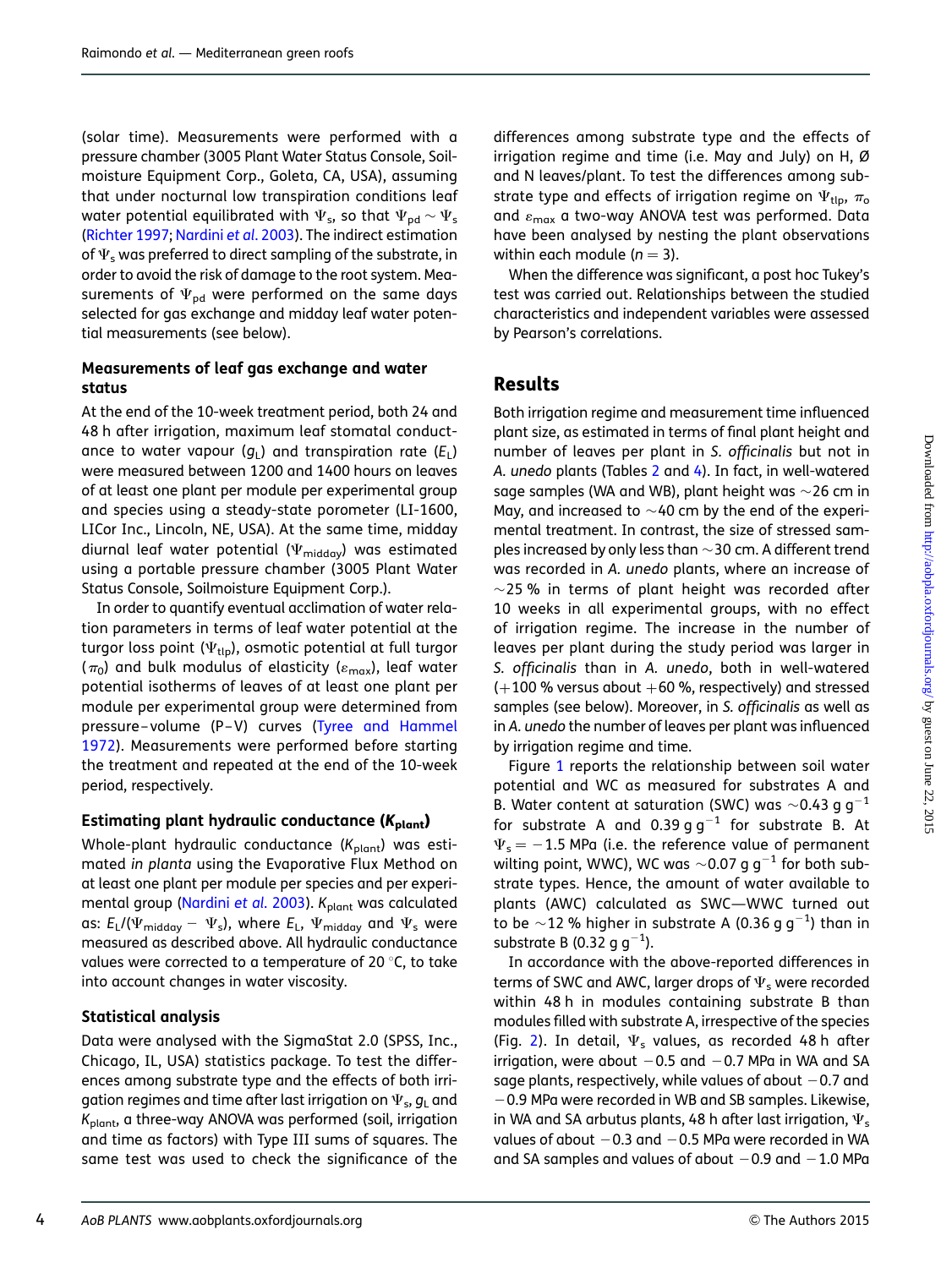|                | <b>WA</b>      |                | <b>WB</b>      |                | <b>SA</b>       |                | <b>SB</b>      |                |
|----------------|----------------|----------------|----------------|----------------|-----------------|----------------|----------------|----------------|
|                | May            | July           | May            | July           | May             | July           | May            | July           |
| S. officinalis |                |                |                |                |                 |                |                |                |
| $H$ (cm)       | $25.8 + 1.4c$  | $39.0 + 2.0a$  | $26.6 + 1.3c$  | $40.7 + 3.7a$  | $26.7 \pm 1.2c$ | $29.9 + 2.0b$  | $26.0 + 2.5c$  | $30.4 + 2.2b$  |
| $Ø$ (cm)       | $0.6 + 0.005b$ | $0.8 + 0a$     | $0.6 + 0.007b$ | $0.8 + 0.007a$ | $0.6 + 0.01b$   | $0.8 + 0.003a$ | $0.6 + 0.006b$ | $0.8 + 0a$     |
| N leaves/plant | $94 + 4.2c$    | $195 + 12a$    | $94 + 3.6c$    | $197 + 8a$     | $100 + 7c$      | $155 + 6b$     | $94 + 3c$      | $142 + 7b$     |
| A. unedo       |                |                |                |                |                 |                |                |                |
| $H$ (cm)       | $43 + 1.2b$    | $49.3 + 0.6a$  | $42.5 + 1.6b$  | $49.7 + 1.3a$  | $41.7 + 1.6b$   | $48.8 + 1.0a$  | $43.3 + 0.6b$  | $49.8 + 1.3a$  |
| $Ø$ (cm)       | $0.5 + 0.005b$ | $0.7 + 0.005a$ | $0.5 + 0.005b$ | $0.7 + 0.002a$ | $0.5 + 0.002b$  | $0.7 + 0.03a$  | $0.5 + 0.01b$  | $0.7 + 0.008b$ |
| N leaves/plant | $102 + 1c$     | $162 + 3a$     | $102 + 1c$     | $158 + 4a$     | $104 + 1c$      | $128 + 2b$     | $104 + 1c$     | $128 + 1b$     |

<span id="page-4-0"></span>**Table 2.** Means  $\pm$  SD (n = 3) of plant height (H), trunk diameter (Ø) and number of leaves per plant (N leaves/plant) as recorded in May and in July (i.e. at the beginning and at the end of treatment irrigation regimes) in plants of S. officinalis and A. unedo growing in two types of substrate (A and B) and irrigation regimes (W: plants irrigated to field capacity; S: plants irrigated to 75 % field capacity) (for details, see text). Different letters indicate, for each measured parameter, statistically different mean values for Tukey pairwise comparison, after performing <sup>a</sup> three-way ANOVA test.



 $\mathcal{L}$  $x$ <sup>2</sup> + (b/x<sup>2</sup>) + (c/x<sup>3</sup> sion curves are expressed by the following function: content (WC) as measured for the substrate A (A) and B (B). Regrescontent (WC) as measured for the substrate A (A) and B (B). Regres-Figure 1. ) are reported. Relationships between water potential (). Coefficient values and correlation coefficients .<br>چ s) and water  $f = y_0 + (a_1)$ 

also in terms of changes in leaf water potential. In also in terms of changes in leaf water potential. In ing behaviour was observed in 24 h after the last irrigation, and further decreasing to samples showed values of respect to values recorded 24 h before. Moreover, SB gL and by strate A, arbutus plants (Fig. 3B) where in samples growing in subarbutus plants (Fig. last irrigation (Fig. a decrease of than SA samples stomatal conductance decreased no more after last irrigation (i.e. after last irrigation modules modules containing substrate B, as recorded 24 h were higher than values recorded in samples growing in were higher than values recorded in samples growing in in S. officinalis growing in modules containing substrate A were found in WB and SB ones. Midday - 2  $\rightarrow$ 70 mmol m270 mmol mS. officinalis decreased by  $\rightarrow$ 10 % within 48 h after last irrigation, in SB samples  $\rightarrow$ <sup>g</sup><sup>L</sup> 20 % in stressed samples. In WB arbutus plants containing decreased by  $-2$   $2 - 1$ او مه $\sigma$  of  $g$ ر $\sim$ growing in modules containing substrate A  $-2$   $2 - 1$  $\rightarrow$ [3](#page-6-0)A). A different trend was recorded in [3B](#page-6-0)) where in samples growing in sub-40 % 48 h after last irrigation with 48 h after last irrigation. A contrast-). Moreover, while in WA, WB and (i.e.  $\sim$  300 mmol m substrate ່ ໄ values was recorded 48 h after 10 % in well-watered samples 300 mmol mgL S. officinalis of m,  $\rightarrow$ as recorded 24 h<br>as recorded 24 h 80 mmol mgL values recorded  $-5 - 5$ and A. unedo versus  $\frac{1}{2}$  $\sim$  $\overline{\phantom{a}}$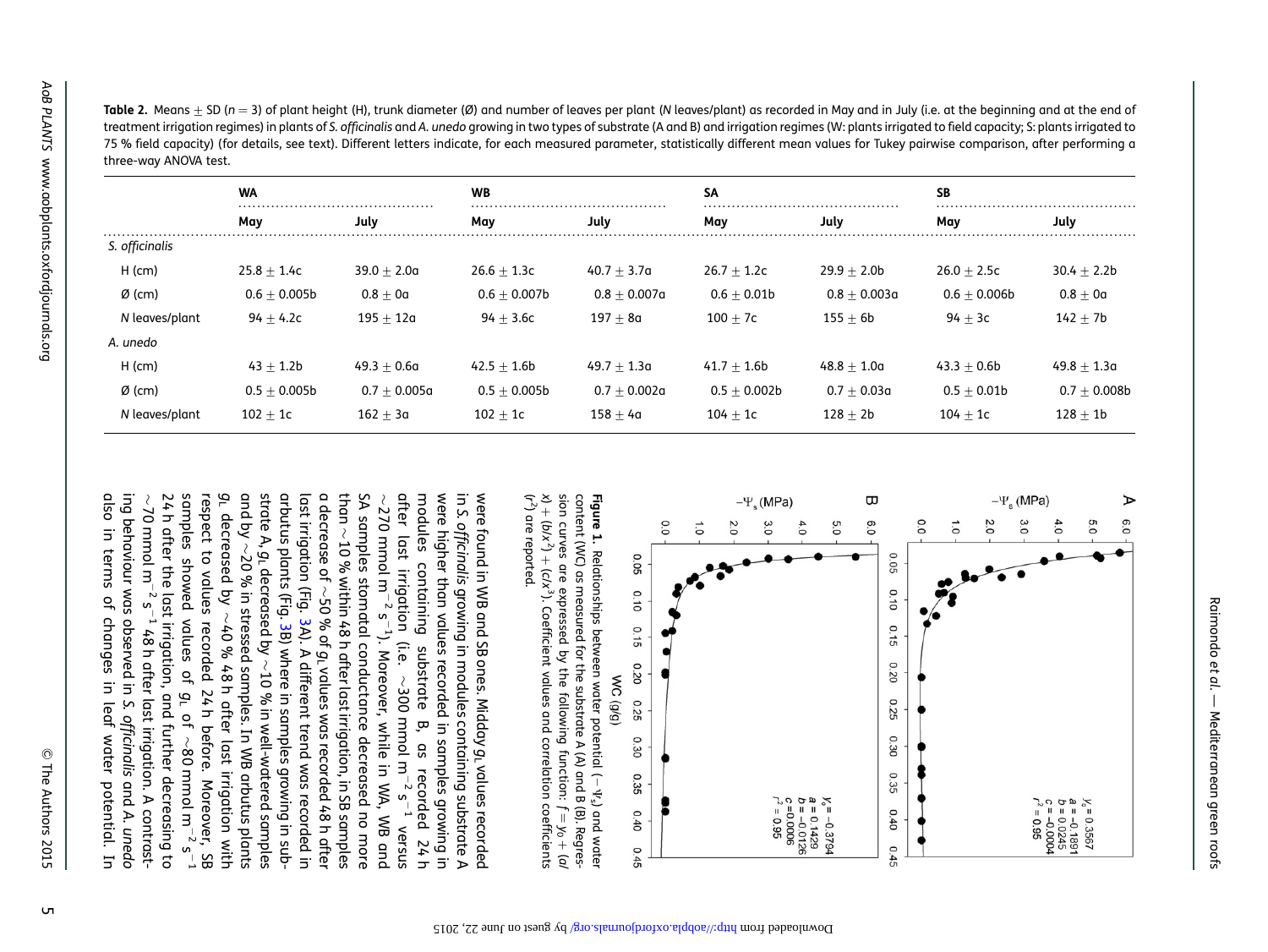<span id="page-5-0"></span>

Figure 2. Substrate water potential ( $\Psi$ <sub>s</sub>) as recorded 24 and 48 h after irrigation of experimental modules with S. officinalis (A) and A. unedo (B) plants subjected to two irrigation regimes (W: plants irrigated to field capacity; S: plants irrigated to 75 % field capacity). Two substrates were tested (A and B, for details, see text). Means are given  $\pm$  SD ( $n = 3$ ). Different letters indicate statistically different mean values for Tukey pairwise comparison.

WA and SA sage plants,  $\Psi_{\text{midday}}$  showed similar values (i.e. about  $-1.25$  MPa) and remained quite constant over 48 h after last irrigation (Fig. [3](#page-6-0)C). In contrast,  $\Psi_{\mathsf{midday}}$ measured in WB and SB samples was about  $-1.7$  MPa in both experimental groups 24 h after last irrigation and, 48 h after last irrigation, midday leaf water potential values remained quite constant in WB plants while decreased to about  $-2.3$  MPa in SB samples. In arbutus plants,  $\Psi_{\text{midday}}$  was maintained constantly around  $-1.8$  MPa in all treatments except in SB samples where values of about  $-1.5$  MPa were recorded (Fig. [3](#page-6-0)D).

All recorded  $\Psi_{\rm midday}$  values were within the positive turgor region (Table [2](#page-4-0)). However, midday leaf water potential of sage plants growing in substrate B was close to the critical turgor loss point. In fact,  $\Psi_{\text{tlo}}$  values of W and S sage samples were about  $-1.8$  and  $-2.3$  MPa, respectively. However, in WA and SA samples,  $\Psi_{\text{midday}}$  values no lower than about  $-1.3$  MPa were recorded while in WB and SB samples  $\Psi_{\text{midday}}$  values were low as about

 $-1.72$  MPa and about  $-2.2$  MPa, respectively (Fig. [3](#page-6-0)C). In arbutus plants,  $\Psi_{\text{tlp}}$  was  $-2.4\pm0.1$  and  $-2.6\pm$ 0.01 MPa in WA and WB treatments, respectively, and about -3 MPa in S samples, whereas  $\Psi_{\text{midday}}$  remained above -2.0 MPa (Fig. [3](#page-6-0)D). Changes in  $\Psi_{\text{tlo}}$  in watered and stressed plants as recorded in both species under study were apparently driven by changes in different parameters. Irrigation regimes, in fact, significantly affected only  $\pi_0$  values in sage plants, while more apparent changes in  $\varepsilon_{\text{max}}$  values were recorded in arbutus plants (Table [3\)](#page-6-0).

 $K_{\text{plant}}$  values changed in response to both type of substrate and time after last irrigation in S. officinalis samples (Fig. [4A](#page-8-0), Table [4](#page-7-0)). In WA and SA sage samples and in WB and SB plants,  $K_{\text{plant}}$  decreased over 48 h after the last irrigation. However, 24 h after last irrigation, plants growing in modules containing substrate B showed values of  $K<sub>plant</sub>$  lower than samples growing in modules containing substrate A (i.e.  $\sim$ 8 versus  $\sim$ 12 mmol m $^{-2}$  s $^{-1}$  MPa $^{-1}$ , respectively). In arbutus,  $K_{\text{plant}}$  was maintained at a constant value of  $\sim$ 2 mmol m $^{-2}$  s $^{-1}$  MPa $^{-1}$  in all treatments over 48 h after the last irrigation (Fig. [4B](#page-8-0)).

When  $q_1$  values were plotted versus the corresponding  $\Psi_{s}$ , different relationships were observed in sage and arbutus plants (Fig. [5](#page-8-0)). In sage plants,  $g<sub>L</sub>$  values remained quite constant until  $\Psi_s$  was above  $-0.6$  MPa. In contrast, in arbutus plants,  $g_L$  was related to  $\Psi_s$  according to an inverse first-order polynomial equation. Likewise, different values of  $K_{\text{plant}}$  as a function of  $\Psi_{\text{s}}$  were recorded in sage plants, while a constant water transport efficiency from root to leaves was recorded in arbutus plants, des-pite the treatments (Fig. [6\)](#page-9-0).

### **Discussion**

Our data suggest that the use of species selected from the native flora of the Mediterranean region might be a valuable strategy for implementation of green roof systems in hot and arid areas. On the other hand, our findings reveal that even subtle differences in terms of substrate properties, with special reference to water relation parameters, can have very important consequences for the performance and persistence of vegetation over green roofs.

Substrate A was more suitable than substrate B for installation of efficient and fully functional green roofs in arid-prone areas. This was mainly due to the higher water retention capability related to the particle size, and especially to the higher amounts of water potentially available to plants (Fig. [1](#page-4-0)). This feature resulted in the maintenance of higher soil water potential values over 48 h after the last irrigation in plants growing in modules containing substrate A than in samples growing in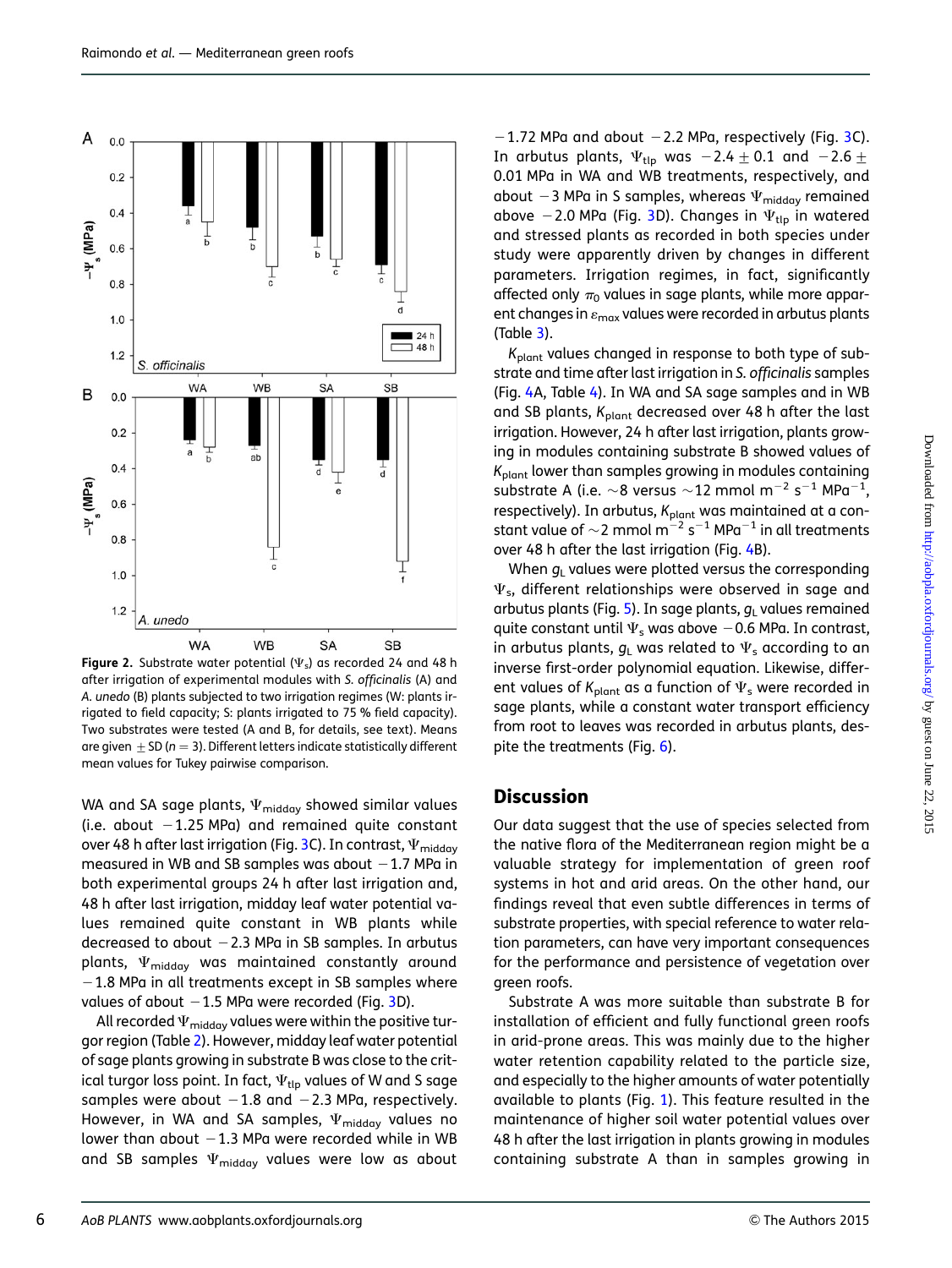<span id="page-6-0"></span>

Figure 3. Leaf conductance to water vapour ( $g<sub>L</sub>$ , A and B) and leaf water potential ( $\Psi_{midday}$ , C and D) as recorded in plants of S. officinalis and A. unedo growing in the two types of substrate (A and B) and under different irrigation regimes (W: plants irrigated to field capacity; S: plants irrigated to 75 % field capacity, for details, see text). Means are given  $\pm$  SD (n = 3). Different letters indicate statistically significant differences for Tukey pairwise comparison.

Table 3. Leaf water potential at turgor loss point ( $\Psi_{\text{tip}}$ ), osmotic potential at full turgor ( $\pi_0$ ) and bulk modulus of elasticity ( $\varepsilon_{\text{max}}$ ) as recorded in plants of S. officinalis and A. unedo growing in two types of substrate (A and B) and irrigation regimes (W: plants irrigated to field capacity; S: plants irrigated to 75 % field capacity) (for details, see text). Means are given  $\pm$  SD (n = 3). Different letters indicate, for each measured parameter, statistically different mean values for Tukey pairwise comparison, after performing a three-way ANOVA test.

|           | S. officinalis             |                  | .                             | A. unedo                   |                  |                               |  |
|-----------|----------------------------|------------------|-------------------------------|----------------------------|------------------|-------------------------------|--|
|           | $-\Psi_{\text{tlo}}$ (MPa) | $-\pi_{0}$ (MPa) | $\varepsilon_{\rm max}$ (MPa) | $-\Psi_{\text{tlo}}$ (MPa) | $-\pi_{o}$ (MPa) | $\varepsilon_{\rm max}$ (MPa) |  |
| <b>WA</b> | $1.61 + 0.01a$             | $1.36 + 0.14a$   | $11.35 + 1.4$                 | $2.41 + 0.1a$              | $1.96 + 0.2$     | $22.95 + 1.8b$                |  |
| <b>WB</b> | $1.84 + 0.13a$             | $1.49 + 0.09a$   | $13.20 + 1.1$                 | $2.61 + 0.01a$             | $2.20 + 0.2$     | $25.30 + 3.0b$                |  |
| SA        | $2.40 + 0.13b$             | $1.73 + 0.08b$   | $13.03 + 1.1$                 | $2.92 + 0.03b$             | $2.17 + 0.2$     | $31.85 + 1.1a$                |  |
| SB        | $2.29 + 0.16b$             | $1.83 + 0.04b$   | $11.73 + 1.2$                 | $3.03 + 0b$                | $2.11 + 0.07$    | $34.75 + 2.0a$                |  |

modules filled with substrate B, as observed in both species, despite their different water relations strategies (Figs [2](#page-5-0) and 3).

Arbutus and sage plants apparently adopted contrasting strategies to cope with drought stress. On the basis of

relationships between  $q_1$  and leaf water potential, it can be suggested that A. unedo adopted a rather typical isohydric behaviour, while S. officinalis displayed a significant level of anisohydry, although a recent study has highlighted the fact that there might be a continuum of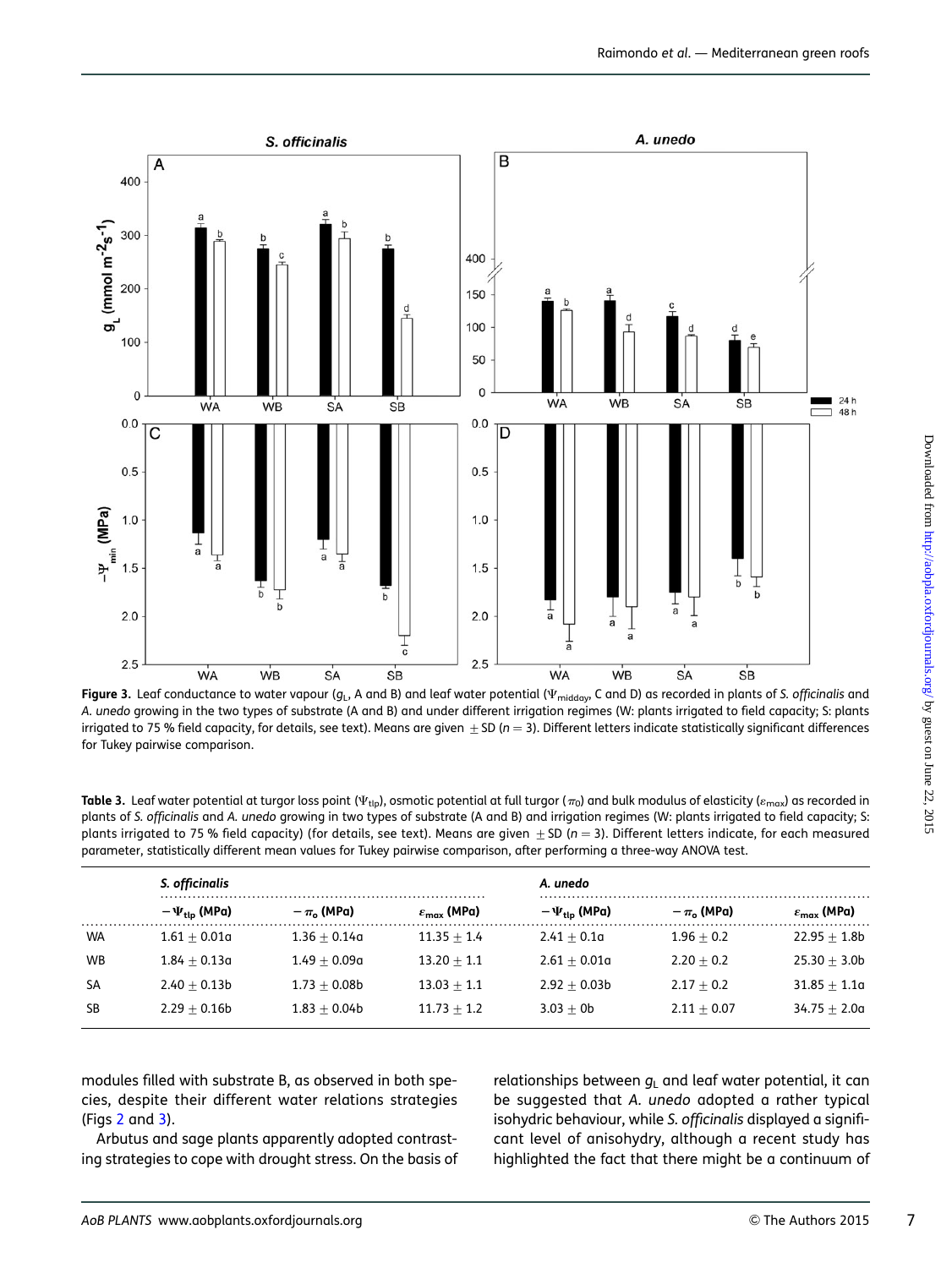<span id="page-7-0"></span>Table 4. Results of: (A) a three-way ANOVA of different measured parameters by soil type, S (i.e. A and B), irrigation regime, I (i.e. samples regularly watered to field capacity and samples watered to 75 % field capacity) and time, T (i.e. time after last irrigation for soil water potential  $\Psi_{\rm s}$ , maximum diurnal leaf conductance to water vapour  $g_{\rm L}$ , minimum diurnal leaf water potential  $\Psi_{\rm min}$  and plant hydraulic conductance K<sub>plant</sub>, and time of year for plant height H, stem diameter Ø and number of leaves per plant N leaves/plant) treatments; (B) a two-way ANOVA of parameters determined from P –V curves by soil type, S (i.e. A and B) and irrigation treatment, I (i.e. time of the year) recorded in S. officinalis and in A. unedo. For details, see the text. Numbers represent F values, \*P < 0.05, \*\*P < 0.01; \*\*\*P < 0.001.

|                            | S        | I         | Τ            | $S \times I$ | $S \times T$ | $T \times I$ | $S \times T \times I$ |
|----------------------------|----------|-----------|--------------|--------------|--------------|--------------|-----------------------|
| (A)                        |          |           |              |              |              |              |                       |
| S. officinalis             |          |           |              |              |              |              |                       |
| $\Psi_{\mathsf{s}}$        | 52.6***  | 55.3***   | $35.2***$    | 0.04         | 2.05         | 0.074        | 1.19                  |
| $g_{\rm L}$                | 477.5*** | 47.87***  | 274.86***    | 79.26***     | $71.11***$   | 64.25***     | 57.72***              |
| $\Psi_{\text{min}}$        | 213.9*** | 15.88***  | 42.55***     | $9.44**$     | 2.43         | $5.36*$      | $11.3***$             |
| $K_{\text{plant}}$         | 31.03*** | 0.061     | $20.61***$   | $4.65*$      | 0.366        | 0.791        | 3.532                 |
| н                          | 0.37     | 28.79***  | 91.59***     | 0.417        | 0.417        | 29.19***     | 0.0003                |
| Ø                          | 0.714    | 1.4       | 6555.46***   | 0.714        | 1.4          | 0.714        | 0.257                 |
| N leaves/plant             | 2.06     | 61.4***   | 701.43***    | 2.915        | 0.25         | 76.66***     | 0.533                 |
| A. unedo                   |          |           |              |              |              |              |                       |
| $\Psi_{\mathsf{s}}$        | 219.1*** | $31.3***$ | 287.9***     | 1.597        | 193.2***     | 0.13         | 0.033                 |
| $g_{\rm L}$                | 58.4***  | 170.67*** | 84.15***     | 3.65         | 1.44         | 3.38         | 23.32***              |
| $\Psi_{\sf min}$           | 13.98**  | $6.75*$   | 3.07         | 1.19         | 0.101        | 0.133        | 0.195                 |
| $K_{\text{plant}}$         | 0.07     | 0.378     | 2.602        | 0.289        | 0.97         | 3.005        | 0.088                 |
| н                          | 1.37     | 0.314     | 180.3***     | 1.873        | 0.033        | 0.00109      | 0.55                  |
| Ø                          | 0.128    | 3.872     | 1889.6***    | 0.512        | 2.048        | 0.032        | 3.2                   |
| N leaves/plant             | 1.305    | 275.09*** | 2000.92***   | 0.603        | 1.305        | 366.51***    | 1.3                   |
|                            | S        | I         | $S \times I$ |              |              |              |                       |
| (B)                        |          |           |              |              |              |              |                       |
| S. officinalis             |          |           |              |              |              |              |                       |
| $\Psi_{\mathsf{tlp}}$      | 0.149    | 29.8***   | 2.11         |              |              |              |                       |
| $\pi_{\rm o}$              | 4.19     | 40.69***  | 0.071        |              |              |              |                       |
| $\varepsilon_{\text{max}}$ | 0.182    | 0.0282    | $5.97*$      |              |              |              |                       |
| A. unedo                   |          |           |              |              |              |              |                       |
| $\Psi_{\mathsf{tlp}}$      | 5.98     | 85.09***  | 0.591        |              |              |              |                       |
| $\pi_{\rm o}$              | 1.17     | 0.293     | 2.635        |              |              |              |                       |
| $\varepsilon_{\text{max}}$ | 3.87     | 55.93***  | 0.125        |              |              |              |                       |

water relations strategies along these two ideal extremes [\(Klein 2014](#page-10-0)). Values of  $g<sub>L</sub>$  were lower in arbutus than in sage, even in well-watered samples ( $\sim$ 130 versus [3](#page-6-0)00 mmol m $^{-2}$  s $^{-1}$ , respectively, Fig. 3A and B), and a further reduction of stomatal conductance was observed in arbutus plants under water stress ( $\sim$ 70 mmol m $^{-2}$  s $^{-1}$ ). Progressive stomatal closure apparently allowed arbutus plants to limit water loss and maintain relatively stable leaf water potential values both under well-watered and drought stress conditions, especially in samples growing in modules filled with substrate type A (Figs [3](#page-6-0)D and [5](#page-8-0)B). In contrast, S. officinalis plants maintained values of  $g_{\textsf{L}}$  as high as  $\sim$ 300 mmol m $^{-2}$  s $^{-1}$  as long as soil water potential remained above a critical value of about  $-0.6$  MPa (Figs [3C](#page-6-0) and [5](#page-8-0)A). Below this threshold, gas exchange rates were reduced by  $\sim$ 50 % (from 300 to 150 mmol  $m^{-2} s^{-1}$ , as recorded in SB samples 48 h after last irrigation Fig. [3](#page-6-0)A). This, in turn, induced statistically significant differences in leaf water potential values as a function of the time after the last irrigation, regime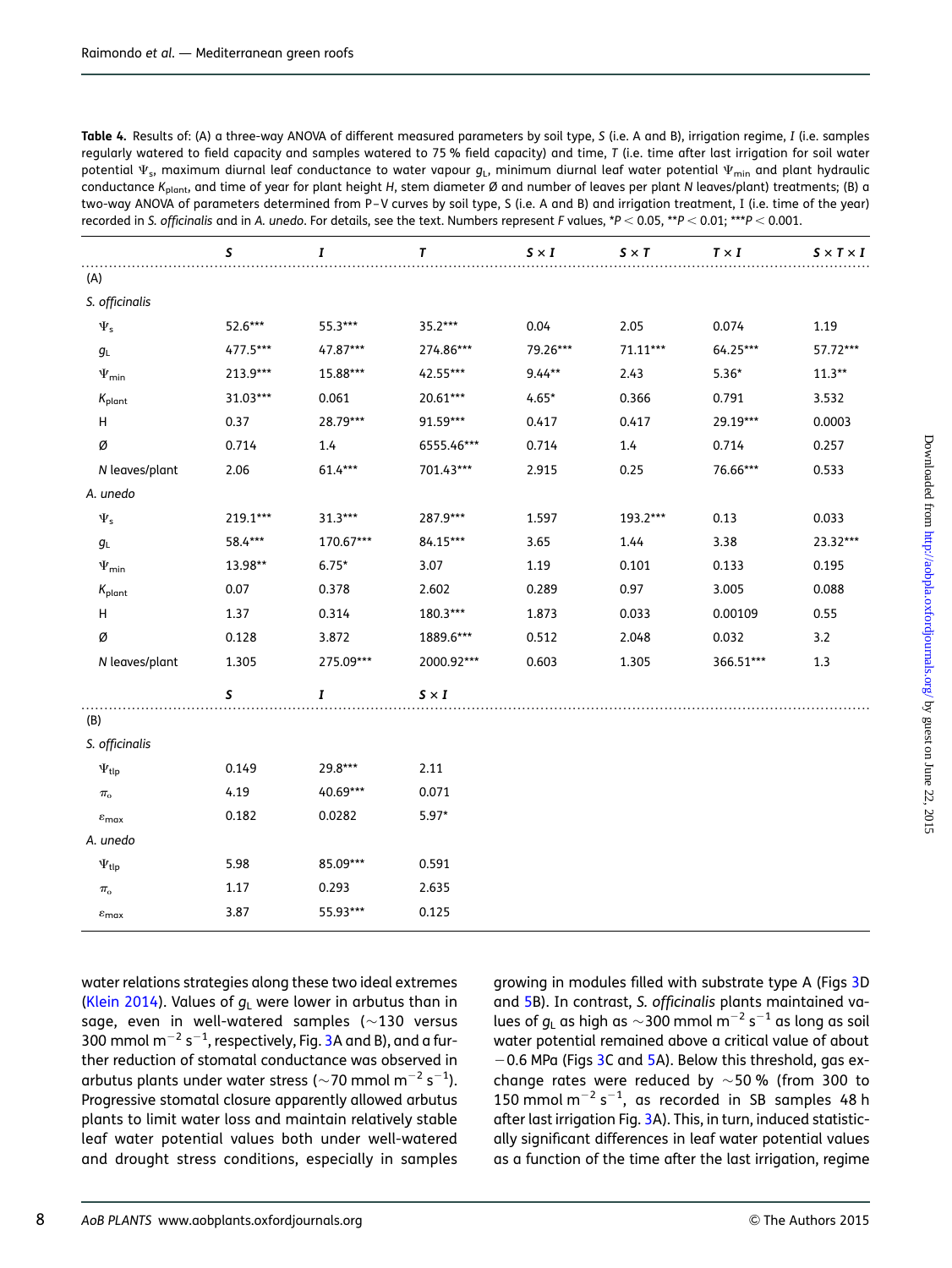

<span id="page-8-0"></span>

Figure 4. Plant hydraulic conductance  $(K_{plant})$  as recorded in plants of S. officinalis (A) and A. unedo (B) growing in two types of substrate (A and B) and under different irrigation regimes (W: plants irrigated to field capacity; S: plants irrigated to 75 % field capacity, for details, see text). Means are given  $\pm$  SD (n = 3). Different letters indicate statistically significant differences for Tukey pairwise comparison.

of irrigation and the type of substrate (Fig. [3](#page-6-0)C, Table [4\)](#page-7-0). The different water use strategies adopted by arbutus and sage plants to face drought stress were also confirmed by the analysis of leaf water potential isotherms. In fact, water-stressed plants of S. officinalis lowered the leaf water potential at the turgor loss point by osmotic adjustment. In the case of arbutus, water stress induced a significant increase of the bulk modulus of elasticity ( $\varepsilon_{\rm max}$ , Tables [3](#page-6-0) and [4](#page-7-0)).

Isohydric and anisohydric behaviour of different species/genotypes could arise from different stomatal sensitivity to xylem-born ABA ([Tardieu and Simonneau](#page-11-0) [1998;](#page-11-0) [Beis and Patakas 2010;](#page-10-0) Gallè et al[. 2013\)](#page-10-0) and/or to different levels of xylem hydraulic safety/efficiency [\(Schultz 2003;](#page-11-0) [Tombesi](#page-11-0) et al. 2014). Different levels of stomatal control of transpiration under drought stress are known to affect photosynthetic productivity and plant growth ([Medrano](#page-10-0) et al. 2002; [Xu and Zhou 2008\)](#page-11-0). In the present study, the anisohydric behaviour recorded in sage plants was coupled to a strong reduction of the number of leaves per plant as recorded in July in stressed



Figure 5. Relationship between maximum leaf stomatal conductance to water vapour ( $g_L$ ) values and substrate water content ( $\Psi_s$ ) values recorded in plants of S. officinalis (A) and A. unedo (B) growing in two types of substrate and under different irrigation regimes. Regression equation, coefficient values, P-values and correlation coefficients  $(r^2)$  are also reported.

versus watered samples (i.e.  $\sim$ 100% versus  $\sim$ 40%). Isohydric and anisohydric behaviours of the two study species were further supported by estimates of plant hydraulic conductance (Fig. 5). In fact, arbutus plants (isohydric) showed three times lower  $K_{\text{plant}}$  than sage plants (anisohydric, Fig. 4), and this parameter remained quite constant up to 48 h after the last irrigation in samples growing in modules filled with substrate B, despite wide variations in terms of soil water availability (Figs  $2B$  $2B$ , 4B and 5B). In contrast,  $K_{\text{plant}}$  of S. officinalis strongly changed as a function of  $\Psi_{s}$  (Figs 4A and 5A). In other words, the isohydric behaviour of arbutus allowed to maintain stable  $K_{\text{plant}}$  values, while anisohydry in sage implied a drop of  $K_{\text{plant}}$  as drought progressed.

### Conclusions

Data recorded in the present study suggest that arbutus plants could overcome intense drought conditions and,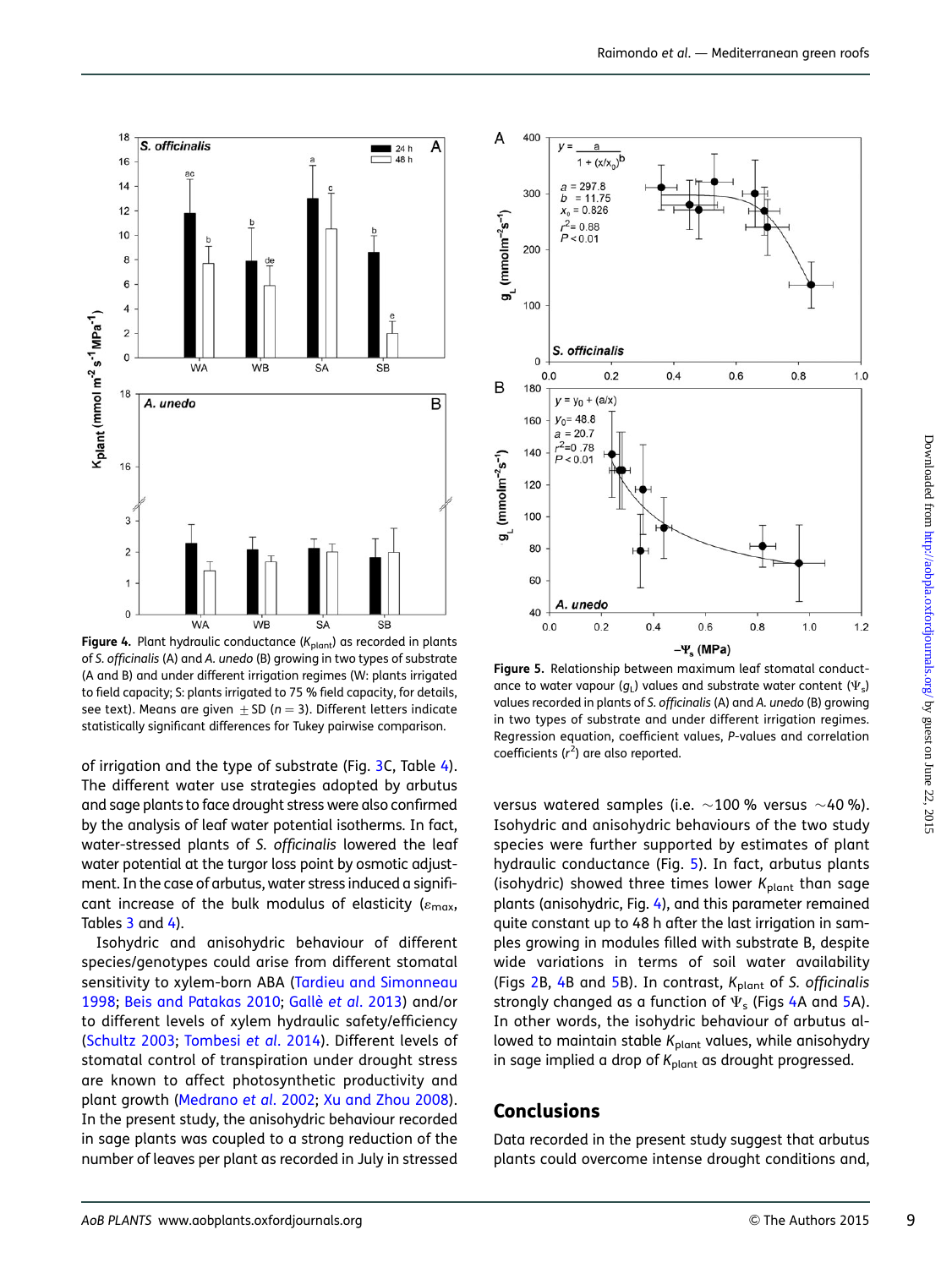<span id="page-9-0"></span>

Figure 6. Relationship between plant hydraulic conductance ( $K_{\text{plant}}$ ) values and corresponding substrate water status ( $\Psi$ <sub>s</sub>) recorded in plants of S. officinalis (A) and A. unedo (B) growing in the two types of substrate and subjected to different irrigation regimes. Regression equation, coefficient values, P-values and correlation coefficients ( $r^2$ ) are also reported.

then, might be more suitable for Mediterranean green roofs than to sage plants. In fact, the higher water use of the latter species might imply the need of additional irrigation to prevent foliage damage and/or desiccation under prolonged drought. In the literature, A. unedo is frequently reported to be able to survive even severe drought stress (i.e. [Castell and Terradas 1995](#page-10-0); [Gratani](#page-10-0) [and Ghia 2002](#page-10-0); Munné-Bosch and Peñuelas 2004), as it apparently maintains a positive carbon balance until predawn leaf water potential values of  $-4$  MPa [\(Filella and](#page-10-0) Peñuelas 2003). In contrast, sage plants are known to show leaf senescence symptoms when exposed to severe drought conditions (i.e.  $\Psi_{pd} < -1$  MPa, Munné-Bosch et al[. 2001;](#page-10-0) Abreu and Munné-Bosch 2008; Savi [et al](#page-11-0). [2013](#page-11-0)). Hence, while arbutus might represent a suitable species for green roofs with very low input of additional irrigation, sage might be more recommendable in order to maximize the transpirational cooling of buildings and/or to favour fast water depletion from substrates,

thus improving the effectiveness of green roofs to mitigate water runoff during occasional storms, although the use of this species would probably be possible only when regular albeit low irrigation inputs are guaranteed (Savi et al[. 2013](#page-11-0)). Additional studies focussed on testing the physiological performance and water requirements of a large number of Mediterranean species over green roofs are required to conclude about possible relationships between plant hydraulic strategies and green roof performance under drought. Sources of Funding

This work was supported by University of Messina (Atheneum Research Project). Materials of set up of green roof experimental modules were kindly provided by Harpo Spa (Trieste, Italy).

## Contributions by the Authors

P.T., M.A.L.G., S.A. and A.N. designed the experiment and planned the measurements. F.R., P.T., S.A. and T.S. carried out experiments. F.R. and P.T. analysed the data. P.T. wrote the manuscript. M.A.L.G., A.N. and T.S. revised and finalized the manuscript. All authors read and approved the final manuscript.

## Conflicts of Interest Statement

None declared.

## Supporting Information

The following additional information is available in the online version of this article –

Figure S1. Schematic representation of the experimental design. Twenty-four modules  $(75 \times 23 \times 27$  cm) were divided in two groups of 12 modules in which 36 plants of A. unedo and 36 plants of S. officinalis were planted, respectively (i.e. 3 plants per module). Two types of substrate (A and B) and two irrigation regimes (well watered, W and stressed, S) were tested. More in detail, 12 modules per species were divided in two categories on the basis of substrate type tested: 6 modules per species contained substrate A and the other 6 modules contained substrate B. These modules were further divided in four experimental groups on the basis of irrigation regime: 3 modules per substrate type category were regularly watered to field capacity (i.e. WA and WB modules), and 3 modules per substrate type category received irrigation up to 75 % field capacity (i.e. SA and SB modules).

## Literature Cited

Abreu ME, Munné-Bosch S. 2008. Salicylic acid may be involved in the regulation of drought-induced leaf senescence in perennials: a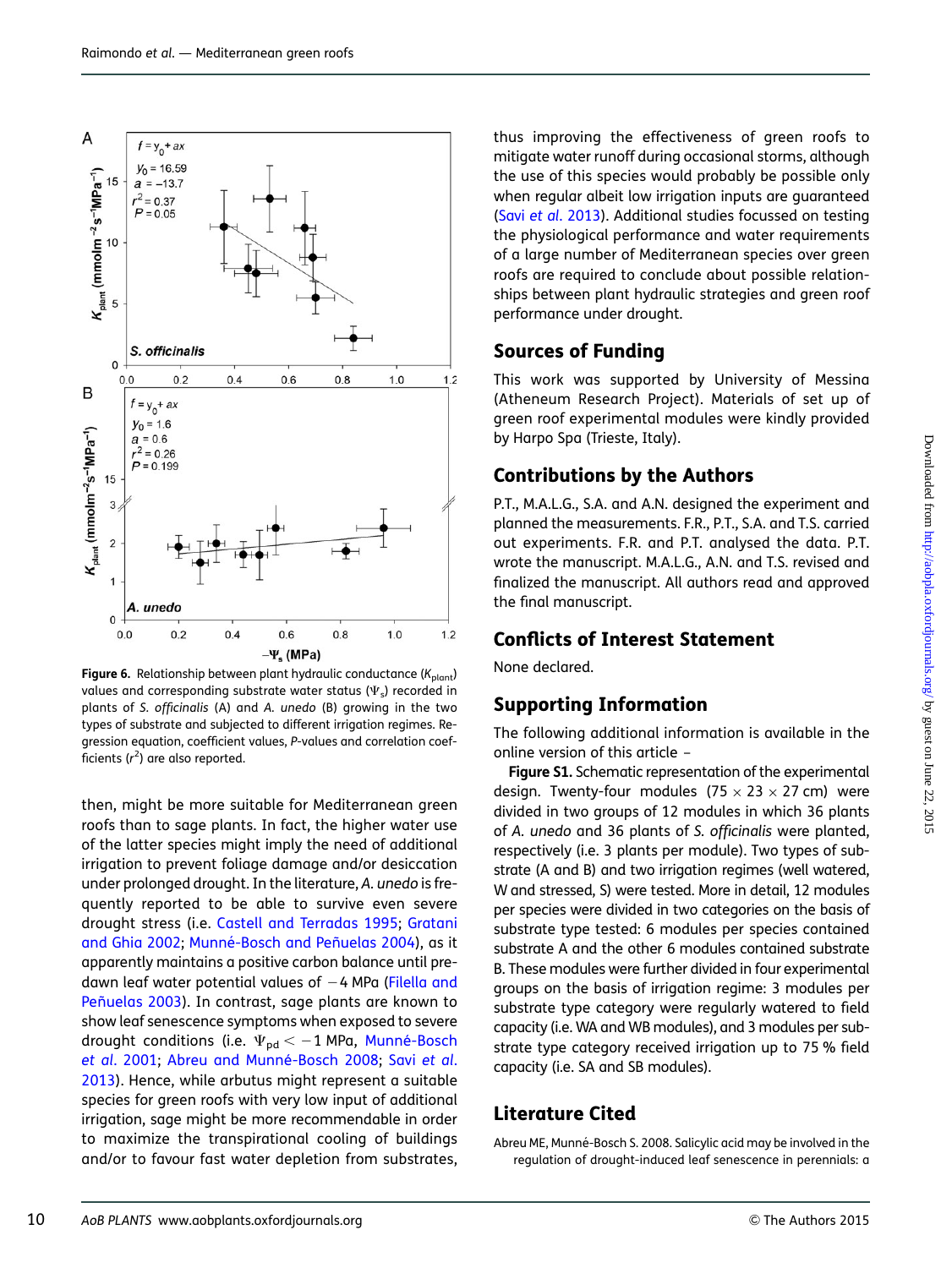<span id="page-10-0"></span>case study in field-grown Salvia officinalis L. plants. Environmental and Experimental Botany 64:105-112.

- Beis A, Patakas A. 2010. Differences in stomatal responses and root to shoot signalling between two grapevine varieties subjected to drought. Functional Plant Biology 37:139 –146.
- Benvenuti S. 2014. Wildflower green roofs for urban landscaping, ecological sustainability and biodiversity. Landscape and Urban Planning 124:151-161.
- Benvenuti S, Bacci D. 2010. Initial agronomic performances of Mediterranean xerophytes in simulated dry green roofs. Urban Ecosystems 13:349 –363.
- Berndtsson JC. 2010. Green roof performance towards management of runoff water quantity and quality: a review. Ecological Engineering 36:351 –360.
- Blanusa T, Vaz Monteiro MM, Fantozzi F, Vysini E, Li Y, Cameron RWF. 2013. Alternatives to Sedum on green roofs: can broad leaf perennial plants offer better 'cooling service'? Building and Environment 59:99 –106.
- Bowler DE, Buyung-Ali L, Knight TM, Pullin AS. 2010. Urban greening to cool towns and cities: a systematic review of the empirical evidence. Landscape and Urban Planning 97:147 –155.
- Brenneisen S. 2006. Space for urban wildlife: designing green roofs as habitats in Switzerland. Urban Habitats 4:27-36.
- Carter T, Jackson CR. 2007. Vegetated roofs for stormwater management at multiple spatial scales. Landscape and Urban Planning 80:84 –94.
- Castell C, Terradas J. 1995. Water relations, gas exchange and growth of dominant and suppressed shoots of Arbutus unedo L. Tree Physiology 15:405 –409.
- Chen C-F. 2013. Performance evaluation and development strategies for green roofs in Taiwan: a review. Ecological Engineering 52:51–58.
- Cook-Patton SC, Bauerle TL. 2012. Potential benefits of plant diversity on vegetated roofs: a literature review. Journal of Environmental Management 106:85 –92.
- David TS, Henriques MO, Kurz-Besson C, Nunes J, Valente F, Vaz M, Pereira JS, Siegwolf R, Chaves MM, Gazarini LC, David JS. 2007. Water-use strategies in two co-occurring Mediterranean evergreen oaks: surviving the summer drought. Tree Physiology 27:793 –803.
- Dvorak B, Volder A. 2010. Green roof vegetation for North American ecoregions: a literature review. Landscape and Urban Planning 96:197 –213.
- Dvorak BD, Volder A. 2013. Plant establishment on unirrigated green roof modules in a subtropical climate. AoB PLANTS 5: pls049; doi:10.1093/aobpla/pls049.
- Farrell C, Mitchell RE, Szota C, Rayner JP, Williams NSG. 2012. Green roofs for hot and dry climates: interacting effects of plant water use, succulence and substrate. Ecological Engineering 49:270–276.
- Farrell C, Ang XQ, Rayner JP. 2013. Water-retention additives increase plant available water in green roof substrates. Ecological Engineering 52:112 –118.
- Filella I, Peñuelas J. 2003. Partitioning of water and nitrogen in co-occurring Mediterranean woody shrub species of different evolutionary history. Oecologia 137:51 –61.
- Fioretti R, Palla A, Lanza LG, Principi P. 2010. Green roof energy and water related performance in the Mediterranean climate. Building and Environment 45:1890 –1904.
- Gallè Á, Csiszár J, Benyó D, Laskay G, Leviczky T, Erdei L, Tari I. 2013. Isohydric and anisohydric strategies of wheat genotypes under

osmotic stress: biosynthesis and function of ABA in stress responses. Journal of Plant Physiology 170:1389 –1399.

- Getter KL, Rowe DB. 2008. Media depth influences Sedum green roof establishment. Urban Ecosystems 11:361 –372.
- Getter KL, Rowe DB. 2009. Substrate depth influences Sedum plant community on a green roof. HortScience 44:401 –407.
- Getter KL, Rowe DB, Andresen JA. 2007. Quantifying the effect of slope on extensive green roof stormwater retention. Ecological Engineering 31:225 –231.
- Getter KL, Rowe DB, Robertson GP, Cregg BM, Andresen JA. 2009. Carbon sequestration potential of extensive green roofs. Environmental Science & Technology 43:7564 –7570.
- Gill S, Handley H, Ennos R, Pauleit S. 2007. Adapting cities for climate change: the role of the green infrastructure. Building and Environment 30:97–115.
- Gratani L, Ghia E. 2002. Adaptive strategy at the leaf level of Arbutus unedo L. to cope with Mediterranean climate. Flora 197: 275 –284.
- Klein T. 2014. The variability of stomatal sensitivity to leaf water potential across tree species indicates a continuum between isohydric and anisohydric behaviours. Functional Ecology; doi:10.1111/1365-2435.12289.
- Li J, Wai OWH, Li YS, Zhan J, Ho YA, Li J, Lam E. 2010. Effect of green roof on ambient  $CO<sub>2</sub>$  concentration. Building and Environment 45: 2644 –2651.
- Liu TC, Shyu GS, Fang WT, Liu SY, Cheng BY. 2012. Drought tolerance and thermal effect measurements for plants suitable for extensive green roof planting in humid subtropical climates. Energy and Buildings 47:180 –188.
- Lundholm J, MacIvor JS, MacDougall Z, Ranalli M. 2010. Plant species and functional group combinations affect green roof ecosystem functions. PLoS ONE 5:e9677.
- MacIvor JS, Lundholm J. 2011. Insect species composition and diversity on intensive green roofs and adjacent level-ground habitats. Urban Ecosystems 14:225 –241.
- Mackey CW, Lee X, Smith RB. 2012. Remotely sensing the cooling effects of city scale efforts to reduce urban heat island. Building and Environment 49:348 –358.
- Medrano H, Escalona JM, Bota J, Gulías J, Flexas J. 2002. Regulation of photosynthesis of  $C_3$  plants in response to progressive drought: stomatal conductance as a reference parameter. Annals of Botany 89:895-905.
- Mickovski SB, Buss K, McKenzie BM, Sökmener B. 2013. Laboratory study on the potential use of recycled inert construction waste material in the substrate mix for extensive green roofs. Ecological Engineering 61:706 –714.
- Munné-Bosch S, Peñuelas J. 2004. Drought-induced oxidative stress in strawberry tree (Arbutus unedo L.) growing in Mediterranean field conditions. Plant Science 166:1105-1110.
- Munné-Bosch S, Jubany-Mari T, Alegre L. 2001. Drought-induced senescence is characterized by a loss of antioxidant defences in chloroplasts. Plant, Cell and Environment 24:1319 –1327.
- Nardini A, Salleo S, Trifilò P, Lo Gullo MA. 2003. Water relations and hydraulic characteristics of three woody species co-occurring in the same habitat. Annals of Forest Science 60:297 –305.
- Nardini A, Andri S, Crasso M. 2012a. Influence of substrate depth and vegetation type on temperature and water runoff mitigation by extensive green roofs: shrubs versus herbaceous plants. Urban Ecosystems 15:697 –708.

Downloaded from http://aobpla.oxfordjournals.org/ by guest on June 22, 2015  $Downloaded from <http://aophla.oxfordjounals.org/> by guest on June 22, 2015$